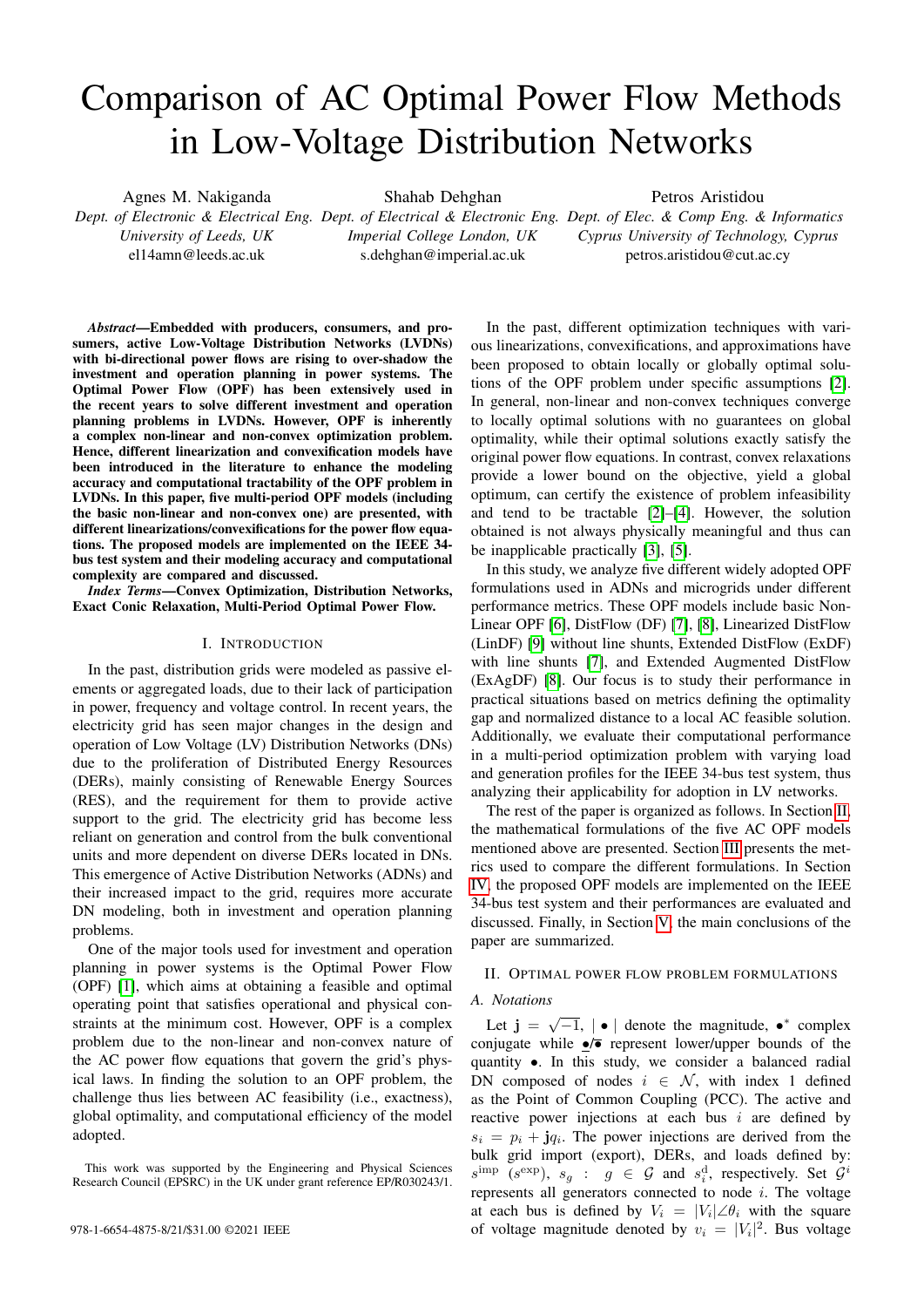

<span id="page-1-0"></span>Fig. 1. The Π model of the line and notation used in OPF formulation.

at the PCC node is fixed at  $V_1 = 1 \angle 0^{\circ}$  pu. Each branch  $l \in \mathcal{L}$  is represented by a  $\Pi$  model (Fig. [1\)](#page-1-0) with the sending and receiving ends denoted by  $l^+$  and  $l^-$ , respectively, connected by two adjacent nodes  $\eta(l^+) = i$  and  $\eta(l^-) = j$ . Set  $\mathcal{L}^{\eta(l^+)}$  includes all lines connecting from downstream of a node/line in the *from* direction indexed by m, while  $\mathcal{L}^{\eta(l^-)}$  includes all lines connecting from upstream in the to direction indexed by  $n. y_i^s$  is the series admittance given by  $y_l^s = g_l + j v_l = 1/(r_l + j x_l) = 1/z_l$  while  $y_{l+}^{sh} = j b_{l+}^{sh}$ and  $y_{l-}^{sh} = \mathbf{j}b_{l+}^{sh}$  are the shunt admittances at the sending and receiving ends, respectively  $(y_{l^+}^{sh} = y_{l^-}^{sh} = \mathbf{j}b_l^{sh}/2)$ . The active and reactive power flows into the line at the sending (receiving) end are denoted by  $S_{l^+} = P_{l^+} + jQ_{l^+}$  $(S_l- = P_l- + jQ_l-).$   $I_{l^+} = |I_{l^+}| \angle \vartheta_{l^+}$   $(I_{l^-} = |I_{l^-}| \angle \vartheta_{l^-})$  is the current flowing into the line from sending (receiving) nodes while  $I_l$  is the current in the longitudinal section. The square of current flow is denoted by  $f_{l^+} = |I_{l^+}|^2$ ,  $f_{l-} = |I_{l-}|^2$ , and  $f_l = |I_l|^2$  in each case. Each time step in the planning horizon T is indexed by  $t \in \mathcal{T}$ .

# *B. Non-Convex Extended AC Optimal Power Flow*

<span id="page-1-1"></span>Usually, the OPF problem seeks to minimize power generation costs and power losses, or maximize power reserves, subject to power balance constraints and operational limits. The compact formulation of this problem can be defined as:

$$
\underset{\chi}{\text{minimize}} : \Theta(\chi) \tag{1a}
$$

$$
subject to: h_k(χ) = 0, k = 1,...,n,
$$
 (1b)

$$
g_k(\chi) \le 0, \ k = 1, \dots, m \qquad \text{(1c)}
$$

where  $\chi$  represents the operational decision variables that include: voltages, power in-feed of different generators, power flows and power consumption in the network.

In [\(1a\)](#page-1-1) is the objective function, [\(1b\)](#page-1-2) defines the AC power flow equations while the operational limits on the control variables are defined in [\(1c\)](#page-1-3). In the following, we present different formulations of [\(1b\)](#page-1-2) and [\(1c\)](#page-1-3) considering the same objective function in each case defined by:

 $\sqrt{ }$ 

$$
\Theta = \min_{\chi} \left( \sum_{t \in \mathcal{T}} \left( C^{\text{imp}} p_t^{\text{imp}} - C^{\text{exp}} p_t^{\text{exp}} \right) + \sum_{t \in \mathcal{T}} \sum_{g \in \mathcal{G}} C^{\text{g}} p_{gt} + \sum_{t \in \mathcal{T}} \sum_{l \in \mathcal{L}} C^{\text{loss}} p_{lt}^{\text{loss}} \right) \tag{2}
$$

where  $\chi$  defines the decision variables while  $p^{\text{loss}}$  is the active power loss function for the algorithm. The objective is to minimize the generation costs and the network real power losses.

In Model [1](#page-1-4) the non-linear AC OPF formulation is presented taking into account the line shunts. In [\(3a\)](#page-1-1), the power balance at each node in the network is enforced while constraints [\(3b\)](#page-1-2)-[\(3d\)](#page-1-5) define the active and reactive power flows at both ends of each line. In [\(3e\)](#page-1-6)-[\(3f\)](#page-1-7), the thermal line limits are enforced while constraint [\(3g\)](#page-1-8) ensures that voltage

<span id="page-1-4"></span>Model 1 : Generic AC Optimal Power Flow [\[6\]](#page-4-5)

 $S_{l^+}$  =

$$
s_{it}^d - s_{t|i=1}^{\text{imp}} + s_{t|i=1}^{\text{exp}} - \sum_{g \in \mathcal{G}^i} s_{gt}
$$
  
= 
$$
\sum_{\eta(l^+) = i} S_{l^+} + \sum_{\eta(l^-) = i} S_{l^-}
$$
  $\forall it$ 

<span id="page-1-9"></span><span id="page-1-8"></span><span id="page-1-7"></span><span id="page-1-6"></span><span id="page-1-5"></span>(3a)  

$$
V_{\eta(l^+)t}(I_{l^+})^*, \qquad S_{l^-} = V_{\eta(l^-)t}(I_{l^-})^*, \qquad \forall lt \text{ (3b)}
$$

$$
I_{l+} = y_{l}^{s} (V_{\eta(l+)} - V_{\eta(l-)}) + y_{l}^{s} N_{\eta(l+)} , \qquad \forall lt \text{ (3c)}
$$
  
\n
$$
I_{l-} = y_{l}^{s} (V_{\eta(l-)} - V_{\eta(l+)}) + y_{l}^{s} N_{\eta(l-)} , \qquad \forall lt \text{ (3d)}
$$
  
\n
$$
|S_{l+}| \leq \overline{S}_{l} \qquad \text{or} \qquad |I_{l+}| \leq \overline{I}_{l} , \qquad \forall lt \text{ (3e)}
$$
  
\n
$$
|S_{l-}| \leq \overline{S}_{l} \qquad \text{or} \qquad |I_{l-}| \leq \overline{I}_{l} , \qquad \forall lt \text{ (3f)}
$$
  
\n
$$
\underline{V} \leq |V_{\eta(l)t}| \leq \overline{V} , \qquad |V_{t|\eta(l)=1}| = 1, \theta_{t|\eta(l)=1} = 0, \qquad \forall it \text{ (3g)}
$$
  
\n
$$
0 \leq p_{l}^{\text{imp}} \leq \overline{p}_{l}^{\text{imp}}, \qquad 0 \leq p_{l}^{\text{exp}} \leq \overline{p}_{l}^{\text{exp}} \qquad \forall it \text{ (3h)}
$$
  
\n
$$
0 \leq q_{t}^{\text{imp}} \leq \overline{q}_{t}^{\text{imp}}, \qquad 0 \leq q_{t}^{\text{exp}} \leq \overline{q}_{t}^{\text{exp}} \qquad \forall it \text{ (3i)}
$$
  
\n
$$
\underline{p}_{st} \leq p_{st} \leq \overline{p}_{st} , \qquad \underline{q}_{st} \leq q_{st} \leq \overline{q}_{st} \qquad \forall gt \text{ (3i)}
$$
  
\n
$$
\underline{p}_{it}^{d} \leq p_{it}^{d} \leq \overline{p}_{it}^{d}, \qquad \underline{q}_{it}^{d} \leq q_{it}^{d} \leq \overline{q}_{it}^{d} \qquad \forall it \text{ (3k)}
$$

<span id="page-1-10"></span>magnitudes are kept within limits and voltage reference for the PCC node  $\eta(l) = 1$  is set in [\(3g\)](#page-1-8). The limitations on power imported (resp. exported) from (resp. to) the grid as well as power provided by the distributed generators and load demand are defined in [\(3h\)](#page-1-9)-[\(3k\)](#page-1-10).

Note that due to the non-linearity of the power flow equations in [\(3b\)](#page-1-2)-[\(3d\)](#page-1-5), this non-convex model can be solved only through the adoption of non-linear programming (NLP) techniques. Given that the model converges, the solution is locally optimal with no guarantees on global optimality.

# *C. Branch Flow Model with Approximations and Relaxations*

<span id="page-1-3"></span><span id="page-1-2"></span>Convex relations yield global optimal bounds to the original non-convex AC OPF. The exactness of the relaxation will depend on the tightness of the envelope and defined sufficient conditions thus providing a lower bound on the objective at the least. In practical applications, however, sufficient conditions may not always be entirely satisfied [\[10\]](#page-4-10). In this study, we focus on formulations that adopt the Branch Flow Model (BFM) due to its desirable numerical characteristics in relation to radial networks [\[11\]](#page-4-11). This model formulates the power flow equations in terms of active and reactive power flows, squared current magnitude flows and squared voltage magnitude at each node as indicated in [\[11\]](#page-4-11).

At the core of the BFM relaxations based on Second-Order Cone Programming (SOCP), two relaxation steps are followed: (i) voltage and current angles are eliminated from the branch flow equations, and (ii) quadratic equality power flow equations are relaxed into inequality constraints [\[11\]](#page-4-11).

Model [2](#page-2-2) presents the DistFlow model where the AC power flows are described by constraints [\(4a\)](#page-1-1)-[\(4e\)](#page-1-6). Constraint [\(4d\)](#page-1-5) defines the SOCP relaxation applied to the equality constraint in the original model thus resulting in the convexification of the model. The model can be used with both zero (DF) and non-zero line shunts  $(DF_{w/s})$  by modification of line parameter  $b_l^{sh}$ . The sufficient conditions for the exactness of this model are defined in [\[10\]](#page-4-10) for the case of zero line shunts.

A modified linear approximation of the DistFlow formulation in Model [2](#page-2-2) defined as LinDistFlow is presented in Model [3](#page-2-3). Here, the power flow equations are defined as in [\(5a\)](#page-1-1)-[\(5b\)](#page-1-2) with the assumption that line losses indicated by the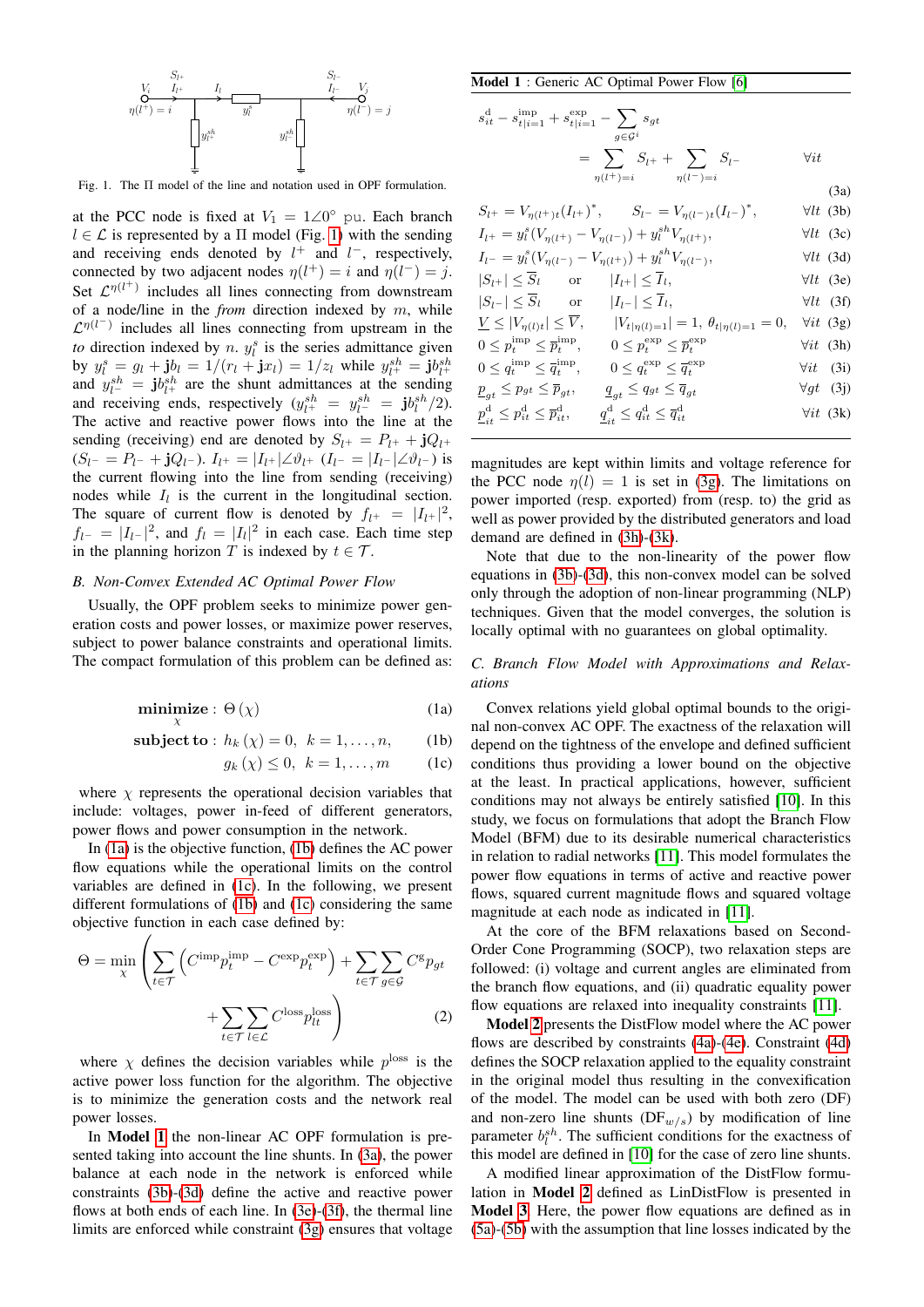<span id="page-2-2"></span>
$$
S_{tl} = s_{t\eta(l^{-})}^{\text{d}} - s_{t|\eta(l^{-})=1}^{\text{imp}} + s_{t|\eta(l^{-})=1}^{\text{exp}} - \sum_{g \in \mathcal{G}^{\eta(l^{-})}} s_{gt} +
$$

$$
\sum_{m \in \mathcal{L}^{\eta(l^{+})}} S_{tt_m^+} + z_l f_{lt} - \mathbf{j}(v_{\eta(l^{+})t} + v_{\eta(l^{-})t}) \frac{b_l^{sh}}{2}, \quad \forall lt \quad (4a)
$$

$$
S_{tl+} = s_{t\eta(l^{-})}^{d} - s_{t|\eta(l^{-})=1}^{\text{imp}} + s_{t|\eta(l^{-})=1}^{\text{exp}} - \sum_{g \in \mathcal{G}^{\eta(l^{-})}} s_{gt}
$$

$$
+ \sum_{m \in \mathcal{L}^{\eta(l^{+})}} S_{tt_{m}^{+}}, \qquad \forall lt \quad (4b)
$$

 $v_{\eta(l^-)t} = v_{\eta(l^+)t} + |z_l|^2 f_{lt}$ 

$$
-2\operatorname{Re}\left(z_l^*\left(S_{tl}+{\bf j}v_{\eta(l^+)}t\frac{b_l^{sh}}{2}\right)\right),\qquad \forall lt\quad (4c)
$$

$$
f_{lt} \ge \frac{|S_{tl^+} + \mathbf{j}v_{\eta(l^+)}t^{\frac{b_l^{sh}}{2}}|^2}{v_{\eta(l^+)}t} \text{ or } \frac{|S_{tl^-} - \mathbf{j}v_{\eta(l^-)}t^{\frac{b_l^{sh}}{2}}|^2}{v_{\eta(l^-)}t}, \ \forall lt \ \text{ (4d)}
$$

$$
\overline{f}_l v_{\eta(l^+)t} \ge |S_{tl^+}|^2, \quad \overline{f}_l v_{\eta(l^-)t} \ge |S_{tl^-}|^2, \qquad \forall lt \tag{4e}
$$

$$
|S_{l+}| \le \overline{S}_l, \qquad |S_{l-}| \le \overline{S}_l, \qquad \forall l t \quad (4f)
$$
\n
$$
\therefore S_{l+1} = \overline{S}_l, \qquad \forall l t \quad (4f)
$$

$$
\underline{v} \le v_{\eta(l)t} \le \overline{v}, \qquad v_{t\eta(l)=1} = 1, \qquad \forall it \quad (4g)
$$
  
(3h) - (3k) \qquad (4h)

<span id="page-2-3"></span>

| <b>Model 3</b> : Modified Lin-DistFlow Relaxation (LinDF) [9]                               |                   |
|---------------------------------------------------------------------------------------------|-------------------|
| $S_{tl^+} + s_{t\eta(l^-)} = \sum_{l=t_m^+} S_{tl_m^+},$<br>$m \in \mathcal{L}^{\eta(l+1)}$ | $\forall$ lt (5a) |
| $v_{\eta(l^-)t} = v_{\eta(l^+)t} - 2(r_l P_{tl^+} + x_l Q_{tl^+}),$                         | $\forall$ lt (5b) |
| $-\overline{S}_l \leq P_{tl^+} + a_d Q_{tl^+} \leq \overline{S}_l,$                         | $\forall$ lt (5c) |
| $-\overline{S}_l \leq P_{tl+} - a_d Q_{tl+} \leq \overline{S}_l,$                           | $\forall$ lt (5d) |

$$
-\overline{S}_l \le a_d P_{tl} + Q_{tl} \le \overline{S}_l, \qquad \forall lt \text{ (5e)}
$$
  
\n
$$
-\overline{S}_l \le a_d P_{tl} - Q_{tl} \le \overline{S}_l, \qquad \forall lt \text{ (5f)}
$$
  
\n(3g) - (3k) \qquad (5g)

square of current flow are negligible in comparison with the active and reactive power flows (i.e.,  $f_{lt} \langle S_{tl} : f_{lt} \simeq 0 \rangle$ [\[9\]](#page-4-8). A modification [\[9\]](#page-4-8) to include line flow limits using constraints [\(5c\)](#page-1-3)-[\(5f\)](#page-1-7) is made. These are linear approximations of the quadratic line flow limit [\(3e\)](#page-1-6) obtained by inner approximations of the thermal loading circle [\[12\]](#page-4-12). Parameter  $a_d$  is the derivative of the lines constructing the segments of the convex approximation. This model provides an upper bound on voltage and lower bound on power flows in the network [\[9\]](#page-4-8).

Model [4](#page-2-4) presents a variant of BFM relaxation for the AC power flows considering non-zero line shunts [\[7\]](#page-4-6). Note that unlike Model [2](#page-2-2) where current flow is only defined in the longitudinal section of the Π model in Fig. [1,](#page-1-0) the current and power flows here are defined at both ends of the line. This enhances the non-violation of the line ampacity limits in the physical network [\[6\]](#page-4-5). Here, [\(6a\)](#page-1-1)-[\(6e\)](#page-1-6) define the power flow equations while the line flows are constrained by [\(6f\)](#page-1-7). Parameter  $\alpha_{l+}$  is defined as  $\alpha_{l+} = 1 + z_l y_{l+}^{sh}$ . Constraint [\(6b\)](#page-1-2) has been relaxed from an equality to inequality thus obtaining an SOCP relaxation of the non-convex power flow. Sufficient conditions for the exact SOCP relation of this model are detailed in [\[7\]](#page-4-6).

The formulation in **Model [2](#page-2-2)** is modified by adding a new set of constraints as indicated in [\(7c\)](#page-1-3)-[\(7m\)](#page-3-0) to obtain an augmented relaxation of the OPF problem defined by Model [5](#page-3-1) [\[8\]](#page-4-7). The augmentations create inner approximations

<span id="page-2-4"></span>Model 4 : Extended DistFlow Relaxation with Line Shunts (ExDF) [\[7\]](#page-4-6)

$$
s_{it} = \sum_{\eta(l^{+})=i} S_{l^{+}} + \sum_{\eta(l^{-})=i} S_{l^{-}} \qquad \forall it \tag{6a}
$$

$$
f_{tl} + v_{t\eta(l+)} \ge |S_{tl+}|^2 \text{ or } f_{tl} - v_{t\eta(l-)} \ge |S_{tl-}|^2, \qquad \forall lt \text{ (6b)}
$$
  
\n
$$
|\alpha_{l+}|^2 v_{t\eta(l+)} - v_{t\eta(l-)} = 2 \operatorname{Re}(\alpha_{l+} z_l^* S_{tl+}) - |z_l|^2 f_{tl+}, \forall lt
$$
  
\n(6c)  
\n
$$
|\alpha_{l-}|^2 v_{t\eta(l-)} - v_{t\eta(l+)} = 2 \operatorname{Re}(\alpha_{l-} z_l^* S_{tl-}) - |z_l|^2 f_{tl-}, \forall lt
$$
  
\n(6d)  
\n
$$
\alpha_{l+}^* v_{t\eta(l+)} - z_l^* S_{tl+} = (\alpha_{l-}^* v_{t\eta(l-)} - z_l^* S_{tl-})^*, \qquad \forall lt \text{ (6e)}
$$
  
\n
$$
0 \le f_{l+} \le (\overline{f}_l), \qquad 0 \le f_{l-} \le (\overline{f}_l), \qquad \forall lt \text{ (6f)}
$$

$$
v < v_{n(l)t} < \overline{v}, \qquad v_{tn(l)=1} = 1, \qquad \forall it \tag{6g}
$$

$$
(3h) - (3k) \t(6h)
$$

(restrictions) for the feasible space of the problem that ensure a tighter envelope for the original relaxation in Model [2](#page-2-2). This is achieved by introducing auxiliary variables on the lines and node voltages that apply security constraints on these variables. In Model [5](#page-3-1), auxiliary variables defined by superscripts  $\hat{\bullet}/\check{\bullet}$  indicate the lower/upper bound on the associated variable. Note that while the set of security constraints improves the feasibility of the model, it creates a larger set of optimization variables that widens the solution space. Sufficient conditions for this relaxation are detailed in [\[8\]](#page-4-7).

# III. MODEL FEASIBILITY ASSESSMENT

<span id="page-2-0"></span>A relaxed OPF model is "exact" if its optimal solution satisfies the original non-convex AC power flow equations. In the following, we evaluate the optimality, tractablity, and exactness of the solution to the OPF problem provided by each model. The metrics used in assessment of a model performance include the following.

# *A. Optimality gap*

This metric compares the quality of the optimal solution for approximated/relaxed models (Θrelax) w.r.t the optimal solution of the basic non-convex NLP-based OPF model  $(\Theta^{\mathrm{NLP}})$ . It is defined as:

<span id="page-2-5"></span>
$$
OGrelax = \left| \frac{\ThetaNLP - \Thetarelax}{\ThetaNLP} \right|
$$
 (8)

#### *B. Average normalized deviation from NLP*

This metric compares the divergence of the optimal value of decision variable  $\chi_{\bullet}^{\text{relax}}$  obtained for the approximated/relaxed models w.r.t. the optimal solution  $\chi_{\bullet}^{\text{NLP}}$  $\overrightarrow{AB}$  obtained from the NLP model. It provides an indication of the AC feasibility of the solutions of the approximations/relaxations for each of the variables and is defined as follows:

$$
\delta_{\chi}^{\text{relax}} = \frac{1}{|\mathcal{T}| \times |\Omega|} \sum_{t \in \mathcal{T}} \sum_{n \in \Omega} \left| \frac{\chi_{nt}^{\text{NLP}} - \chi_{nt}^{\text{relax}}}{\chi_{nt}^{\text{NLP}}} \right| \qquad (9)
$$

The sets  $\tau$  and  $\Omega$  are the corresponding sets where variable  $\chi_{\bullet} \equiv \chi_{nt}$  lies.

# <span id="page-2-6"></span>IV. SIMULATION AND RESULTS

# <span id="page-2-1"></span>*A. System Description*

We evaluate the aforementioned five OPF models on a modified version of the IEEE 34-bus network [\[13\]](#page-4-13). The system is adjusted to be balanced and include four distributed Photo-Voltaic (PV) units. The parameters for the network are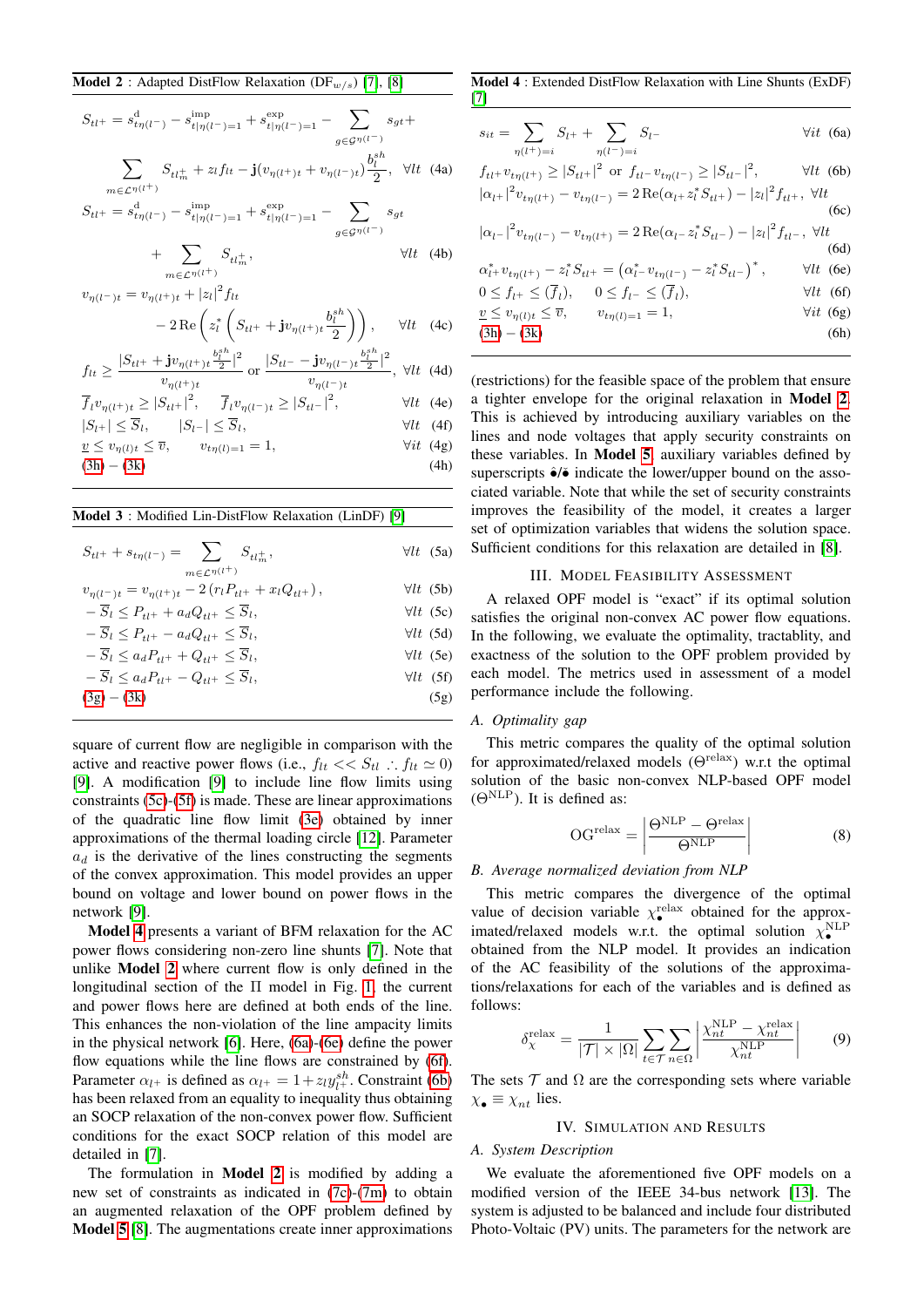#### <span id="page-3-1"></span>Model 5 : Augmented DistFlow with Line Shunts (ExAgDF) [\[8\]](#page-4-7)

$$
(4a) - (4e) \tag{7a}
$$

$$
(3h) - (3k) \tag{7b}
$$

$$
\hat{S}_{tl^+} + s_{t\eta(l^-)} =
$$

$$
\sum_{m \in \mathcal{L}^{\eta(l^+)}} \hat{S}_{tl_m^+} - \mathbf{j} \left( \check{v}_{\eta(l^+)} t + \check{v}_{\eta(l^-)} t \right) \frac{b_l^{sh}}{2}, \qquad \forall lt \quad (7c)
$$

$$
\hat{S}_{tl^{-}} + s_{t\eta(l^{-})} = \sum_{m \in \mathcal{L}^{\eta(l^{+})}} \hat{S}_{tl_{m}^{+}}, \qquad \forall lt \tag{7d}
$$

$$
\check{v}_{\eta(l^-)t} = \check{v}_{\eta(l^+)t} - 2 \operatorname{Re} \left( z_l^* \left( S_{tl^+} + \mathbf{j} \check{v}_{\eta(l^+)t} \frac{b_l^{sh}}{2} \right) \right), \ \forall lt
$$
\n
$$
(7e)
$$

 $\check{S}_{tl+} + s_{t\eta(l-)} =$ 

$$
\sum_{m \in \mathcal{L}^{\eta(l^+)}} \check{S}_{tl_m^+} + z_l \check{f}_{lt} - \mathbf{j} (v_{\eta(l^+ )t} + v_{\eta(l^- )t}) \frac{b_l^{sh}}{2}, \quad \forall lt \text{ (7f)}
$$

$$
\check{S}_{tl} - + s_{t\eta(l^{-})} = \sum_{m \in \mathcal{L}^{\eta(l^{+})}} \check{S}_{tl_{m}^{+}}, \qquad \forall lt \ (7g)
$$

$$
\check{f}_{l}v_{\eta(l^{+})t} \geq \max\left(\left|\hat{P}_{tl^{+}}\right|^{2}, \left|\check{P}_{tl^{+}}\right|^{2}\right) + \max\left(\left|\hat{Q}_{tl^{+}} + \check{v}_{\eta(l^{+})t}\frac{b_{l}^{sh}}{2}\right|^{2}, \left|\check{Q}_{tl^{+}} + v_{\eta(l^{+})t}\frac{b_{l}^{sh}}{2}\right|^{2}\right), \forall lt
$$
\n(7h)

$$
\check{f}_{t}v_{\eta(l^{-})t} \ge \max\left(\left|\hat{P}_{tl^{-}}\right|^{2}, \left|\check{P}_{tl^{-}}\right|^{2}\right) + \max\left(\left|\hat{Q}_{tl^{-}} - \check{v}_{\eta(l^{-})t}\frac{b_{l}^{sh}}{2}\right|^{2}, \left|\check{Q}_{tl^{-}} - v_{\eta(l^{-})t}\frac{b_{l}^{sh}}{2}\right|^{2}\right), \forall lt
$$
\n(7i)

$$
\overline{f}_l v_{\eta(l^+)} \ge \max\left(\left|\hat{P}_{tl^+}\right|^2, \left|\check{P}_{tl^+}\right|^2\right) + \max\left(\left|\hat{Q}_{tl^+}\right|^2, \left|\check{Q}_{tl^+}\right|^2\right), \qquad \forall lt \tag{7j}
$$

$$
\overline{f}_l v_{\eta(l^{-})t} \ge \max\left(\left|\hat{P}_{tl^{-}}\right|^2, \left|\check{P}_{tl^{-}}\right|^2\right) + \max\left(\left|\hat{Q}_{tl^{-}}\right|^2, \left|\check{Q}_{tl^{-}}\right|^2\right), \quad \forall lt \quad (7k)
$$

$$
\underline{v} \le v_{it}, \qquad \check{v}_{\eta(l^{-})t} \le \overline{v}, \qquad v_{t|n=1} = 1, \qquad \forall it \tag{71}
$$

$$
\hat{P}_{tl^+} \le \check{P}_{tl^+} \le \overline{P}_{l^+}, \qquad \hat{Q}_{tl^+} \le \check{Q}_{tl^+} \le \overline{Q}_{l^+}, \qquad \forall lt \text{ (7m)}
$$

as indicated in [\[13\]](#page-4-13) where all loads are modified as balanced three-phase ones and all transformers are modeled as lines with series resistance and inductance. The base values of apparent power and voltage magnitude are assumed to be 1 MVA and 24.9 kV, respectively. The load and PV generation profiles adopted from [\[14\]](#page-4-14) in Texas during 2016 for a 24 hour period. The optimization model was implemented in PYOMO [\[15\]](#page-4-15) and GUROBI [\[16\]](#page-4-16) was employed as the convex solver while IPOPT [\[17\]](#page-4-17) was adopted for the NLP problem.

# *B. Discussion of Results*

*1) Optimality gap:* In Fig. [2,](#page-3-2) the quality of the objective value based on the metric  $\text{OG}^{\text{relax}}$  in [\(8\)](#page-2-5) is presented. While a larger gap of over 10% is recorded in the models that do not consider shunt parameters (DF and LinDF), a near to zero gap is obtained in the case of the more accurate models (ExDF and ExAgDF). Although both the 25th and 75th percentiles of the LinDF are closer to AC optimality as compared to DF, this may not necessarily be an indication to AC feasibility of the solution. This will be highlighted in



<span id="page-3-2"></span>Fig. 2. Optimality gap of each model w.r.t the total operational cost of the AC NLP solution.

the the following where we look at the deviations of each of the variables to the local solution provided by the AC NLP model. Note that the LinDF model ignores the network losses thus providing an optimistic total cost in the objective.

*2) Deviations from local optimality:* A further study into the solutions provided by each model were made using the metric defined in [\(9\)](#page-2-6). The voltage deviations are indicated in Fig. [3.](#page-4-18) The average deviations where recorded at 0.52%, 0.57%, 0.005% and 0.003% for the LinDF, DF, ExDF and ExAgDF models, respectively. The LinDF model marginally outperforms the DF model as its is known to provide an upper bound on voltage. This however is not the the case with regards to the line flow deviations presented in Fig. [4.](#page-4-19) The 75th percentile of the DF model is much lower than that of the LinDF model. The average deviations for active power line flows are obtained as 6.69%, 4.23%, 0.20% and 0.03% for the LinDF, DF, ExDF and ExAgDF models, respectively. The 75th percentile of the ExDF and ExAgDF models exhibit negligible deviations while the LinDF model shows the highest deviation. Note that this model neglects network losses thus providing a higher variation in line flow deviations. A similar trend is observed in Fig. [5](#page-4-20) with regards to power injection deviations.

<span id="page-3-0"></span>It is noteworthy to mention that ignoring the line charging of the shunt elements in the OPF formulation may result in significant deviations in the reactive powers of the network. Hence, in both Fig. [4](#page-4-19) and Fig. [5,](#page-4-20) higher deviations in reactive power flows as compared to active power flows are obtained for the models neglecting line shunts (i.e., LinDF and DF). For reactive power injections, average deviations of 14.14%, 14.53%, 0.19% and 0.16% for the LinDF, DF, ExDF and ExAgDF models, respectively are obtained. The average deviations for different variables are summarized in Table [I.](#page-4-21) Note that the inaccurate modeling of the lines can present major effects to the reactive power control of the network.

In this study, all models indicated no constraint violation for the voltage and line thermal limits. The different approximations and relaxations were thus able to provide an AC feasible solution in each case. However, uncertainties and variations in operational conditions may lead to deviations from reported results. We further compared the computational performance of the different models to access their practical application.

*3) Computational Performance:* In Table [I,](#page-4-21) the operational costs and computational times of the different models are compared. The LinDF model as a linear approximation of the AC power flow indicated the fastest time and a low cost. Note however that this model provides an optimistic solution for the OPF problem. The ExAgDF provided the lowest optimal cost but the solution time in comparison